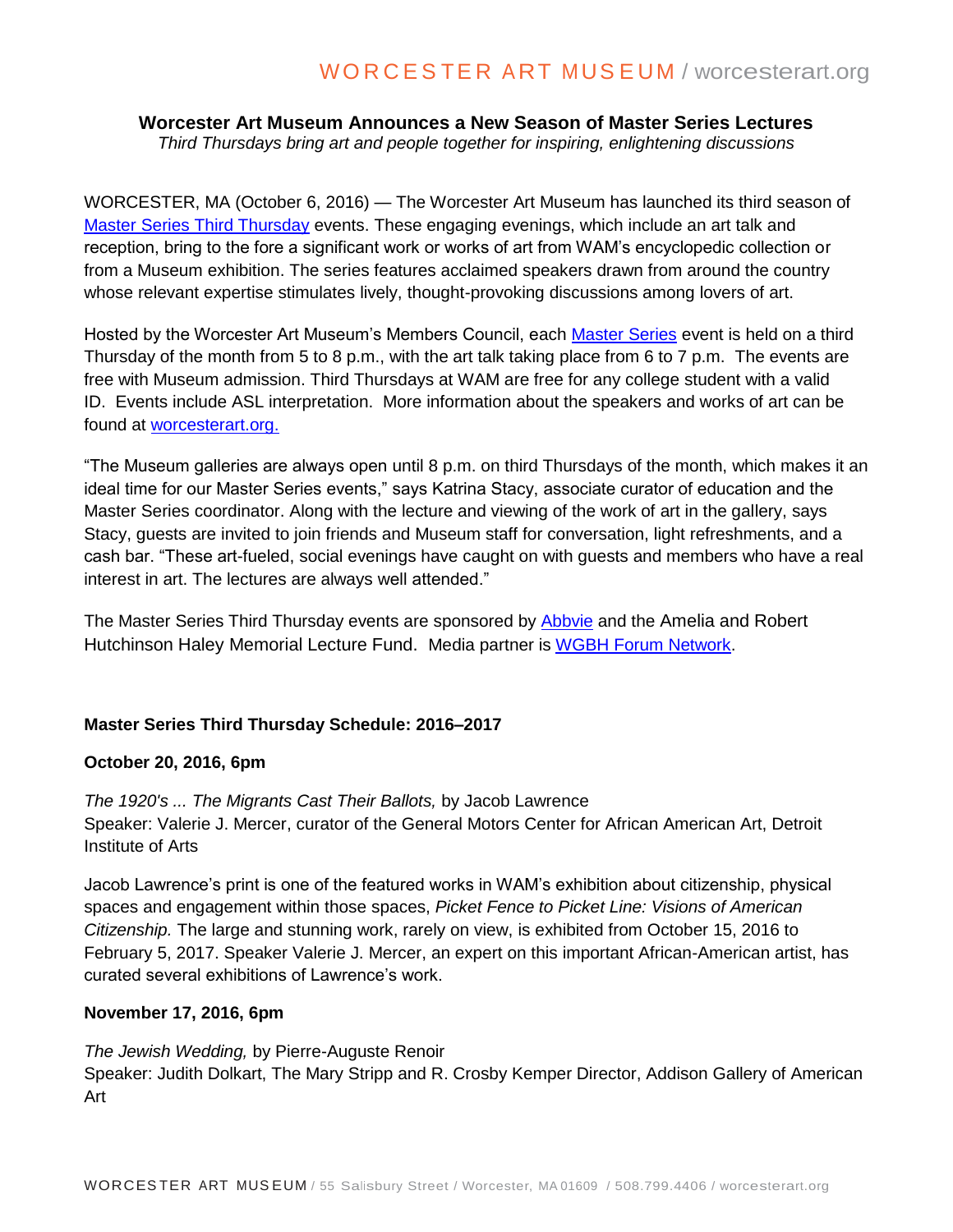# WORCESTER ART MUSEUM / worcesterart.org

Recently conserved at the Worcester Art Museum, *The Jewish Wedding* has been restored to a level of vibrancy most likely not seen since its creation in 1875. The slow, systematic and exacting process of cleaning WAM's treasured Renoir will be part of Renoir expert Judith Dolkart's presentation. *The Jewish Wedding* is featured in WAM's Jeppson Idea Lab through March 26, 2017, where viewers can take a closer, more intimate look at a work by this celebrated impressionist.

#### **February 16, 2017, 6pm**

*Reine Lefebvre Holding a Nude Baby (Mother and Child),* by Mary Cassatt. Speaker: Heather Lemonedes, chief curator, Cleveland Museum of Art

Speaker Heather Lemonedes is an expert on master painter Mary Cassatt and her signature portraiture that often features mother and child in distinctive and evocative postures. Cassatt's impressionistic techniques, her focus on mother and child, and her use of models are all part of the February discussion.

#### **March 16, 2017, 6pm**

*Our Lady of Mount Carmel with Bishop Saints,* by Gaspar Miguel de Berrío. From the Roberta and Richard Huber Collection

Speaker: Thomas B.F. Cummins, Dumbarton Oaks Professor of Pre-Columbian and Colonial Art, Harvard University

A reverent and formal rendering of mother-and-child is seen in Gaspar Miguel de Berrio's *Our Lady of Mount Carmel with Bishop Saints.* This mid-18<sup>th</sup> century work of South American colonial art is featured in WAM's exhibition, *Highest Heaven: Spanish and Portuguese Colonial Art from the Roberta and Richard Huber Collection*, which runs from March 11 through July 9, 2017. De Berrio's oil on canvas, like all the works in the exhibition, was intended to deepen religious understanding and Christianity in the Spanish and Portuguese colonies. The evening's speaker, Thomas B.F. Cummins of Harvard University, co-authored the exhibition catalog.

### **April 20, 2017, 6pm**

Master Vases of Ancient Greece

Speakers: Paula Artal-Isbrand, Objects Conservator, Worcester Art Museum, and Amanda Reiterman, Ph.D., University of Pennsylvania

This Master Series lecture focuses on three exquisite ceramic vases made in Athens over 2,500 years ago. On view in the Jeppson Idea Lab from April 5 – October 1, 2017, each vase has a unique shape and is representative of one of three major Attic painting techniques. Objects Conservator Paula Artal-Isbrand discusses how these masterpieces were shaped, decorated and then fired using an ingenious—and mysterious—method that potters were not able to replicate until recently. She also shares highlights of discoveries made during the lengthy conservation campaign, including finding a secret inner vessel within one of them. The rich depictions on these vases are brought to life by archaeologist Amanda Reiterman, who explains the function and relevance of these finely made objects in the context of the thriving metropolis of Athens.